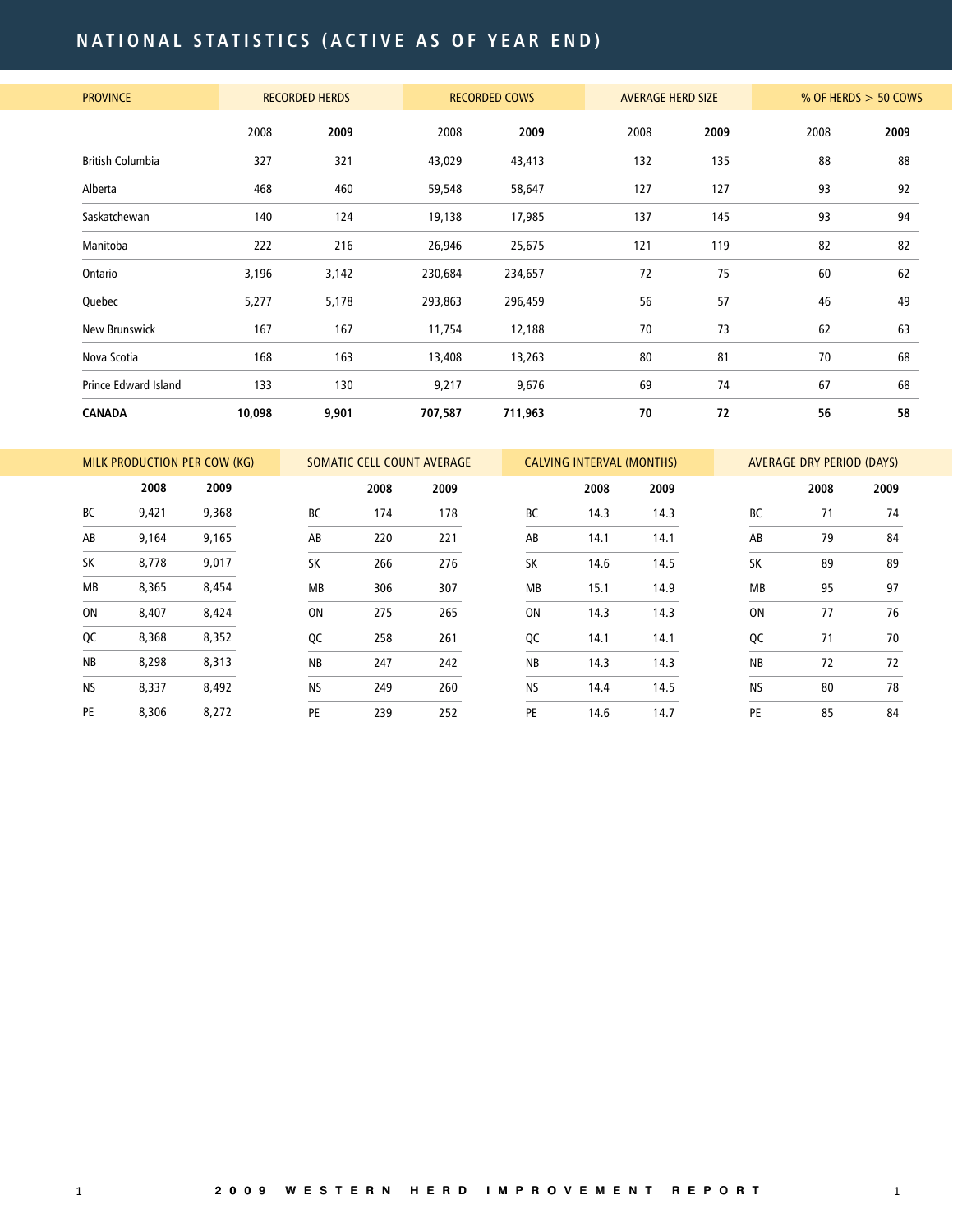### **PRODUCTION**

| <b>REGION</b>              | <b>HERDS</b> | 305 M  | 305 F | 305 P | <b>COMP BCA</b> | <b>BCAM</b> | <b>BCAF</b> | <b>BCAP</b> | 2008 BCA | 2007 BCA |
|----------------------------|--------------|--------|-------|-------|-----------------|-------------|-------------|-------------|----------|----------|
| <b>BRITISH COLUMBIA</b>    | 332          | 9,815  | 367   | 314   | 218.4           | 219         | 217         | 219         | 219.8    | 219.5    |
| AGASSIZ                    | 19           | 9,628  | 362   | 305   | 211.4           | 211         | 213         | 210         | 216.1    | 217.1    |
| CENTRAL B.C.               | 10           | 8,885  | 324   | 287   | 194.0           | 196         | 188         | 197         | 196.1    | 203.3    |
| CHILLIWACK                 | 60           | 10,182 | 381   | 322   | 224.2           | 225         | 224         | 223         | 224.6    | 223.8    |
| COURTENAY-COMOX            | 12           | 9,410  | 363   | 302   | 215.1           | 213         | 219         | 214         | 214.4    | 204.9    |
| COWICHAN                   | 28           | 9,818  | 375   | 314   | 220.1           | 218         | 223         | 219         | 221.0    | 219.4    |
| DELTA-RICHMOND             | 15           | 9,642  | 361   | 309   | 211.8           | 211         | 212         | 212         | 216.8    | 217.0    |
| DEWDNEY-DEROCHE            | 28           | 9,693  | 367   | 314   | 221.5           | 223         | 218         | 223         | 221.7    | 223.6    |
| KAMLOOPS-OKANAGAN          | 60           | 9,863  | 370   | 319   | 218.6           | 217         | 218         | 220         | 219.6    | 216.7    |
| KOOTENAY                   | 4            | 10,560 | 387   | 334   | 230.8           | 232         | 229         | 231         | 215.7    | 217.8    |
| <b>MATSQUI</b>             | 23           | 9,796  | 355   | 310   | 213.1           | 216         | 209         | 214         | 212.9    | 217.7    |
| PITT MEADOWS-MAPLE RIDGE   | 8            | 9,950  | 380   | 322   | 232.8           | 240         | 225         | 234         | 230.7    | 220.9    |
| SUMAS                      | 37           | 9,855  | 364   | 313   | 218.3           | 220         | 217         | 218         | 219.6    | 218.0    |
| SURREY-LANGLEY             | 28           | 9,591  | 357   | 308   | 217.5           | 221         | 213         | 219         | 224.8    | 228.7    |
| <b>ALBERTA</b>             | 475          | 9,623  | 351   | 306   | 210.4           | 212         | 207         | 212         | 208.9    | 209.2    |
| CALGARY                    | 58           | 9,457  | 344   | 304   | 207.1           | 209         | 203         | 210         | 207.1    | 209.1    |
| EDMONTON                   | 113          | 9,342  | 340   | 296   | 203.5           | 206         | 200         | 205         | 200.4    | 199.8    |
| <b>LETHBRIDGE / BROOKS</b> | 119          | 9,941  | 362   | 315   | 218.0           | 220         | 215         | 219         | 216.7    | 216.8    |
| <b>PEACE RIVER</b>         | 4            | 9,237  | 324   | 294   | 200.2           | 204         | 193         | 204         | 188.5    | 199.5    |
| <b>RED DEER</b>            | 167          | 9,714  | 354   | 308   | 211.8           | 214         | 209         | 212         | 211.4    | 212.5    |
| VERMILION                  | 14           | 8,920  | 328   | 285   | 201.4           | 205         | 196         | 203         | 199.0    | 194.5    |
| <b>SASKATCHEWAN</b>        | 142          | 9,571  | 345   | 305   | 207.1           | 209         | 202         | 210         | 205.7    | 204.9    |
| CANORA                     | 8            | 8,240  | 289   | 265   | 172.9           | 175         | 166         | 177         | 182.7    | 175.4    |
| PRINCE ALBERT/MELFORT      | 9            | 9,221  | 333   | 296   | 199.6           | 201         | 195         | 203         | 199.6    | 197.6    |
| REGINA                     | 16           | 10,340 | 356   | 329   | 220.8           | 226         | 210         | 226         | 217.4    | 214.6    |
| SASKATOON                  | 18           | 9,364  | 340   | 298   | 203.1           | 207         | 198         | 205         | 205.4    | 205.3    |
| SASKATOON EAST             | 38           | 9,542  | 344   | 301   | 206.4           | 210         | 202         | 207         | 203.1    | 207.7    |
| SASKATOON WEST             | 15           | 9,550  | 349   | 305   | 210.3           | 211         | 208         | 212         | 208.8    | 206.2    |
| <b>SWIFT CURRENT</b>       | 22           | 9,733  | 354   | 312   | 212.9           | 214         | 210         | 216         | 212.3    | 208.7    |
| <b>WEYBURN</b>             | 16           | 9,766  | 357   | 316   | 209.5           | 210         | 206         | 213         | 203.6    | 202.0    |
| <b>MANITOBA</b>            | 223          | 9,313  | 343   | 298   | 203.6           | 205         | 201         | 205         | 198.9    | 198.1    |
| CENTRAL                    | 58           | 9,602  | 348   | 306   | 208.4           | 211         | 204         | 210         | 204.4    | 201.6    |
| EASTERN                    | 103          | 9,157  | 338   | 292   | 199.5           | 201         | 197         | 200         | 194.1    | 195.3    |
| INTERLAKE                  | 42           | 9,427  | 353   | 301   | 204.9           | 205         | 204         | 205         | 203.5    | 201.4    |
| <b>NORTH WEST</b>          | 4            | 8,657  | 318   | 280   | 195.8           | 197         | 191         | 199         | 192.1    | 182.3    |
| SOUTH WEST                 | 16           | 9,141  | 343   | 299   | 210.8           | 213         | 205         | 214         | 199.2    | 198.6    |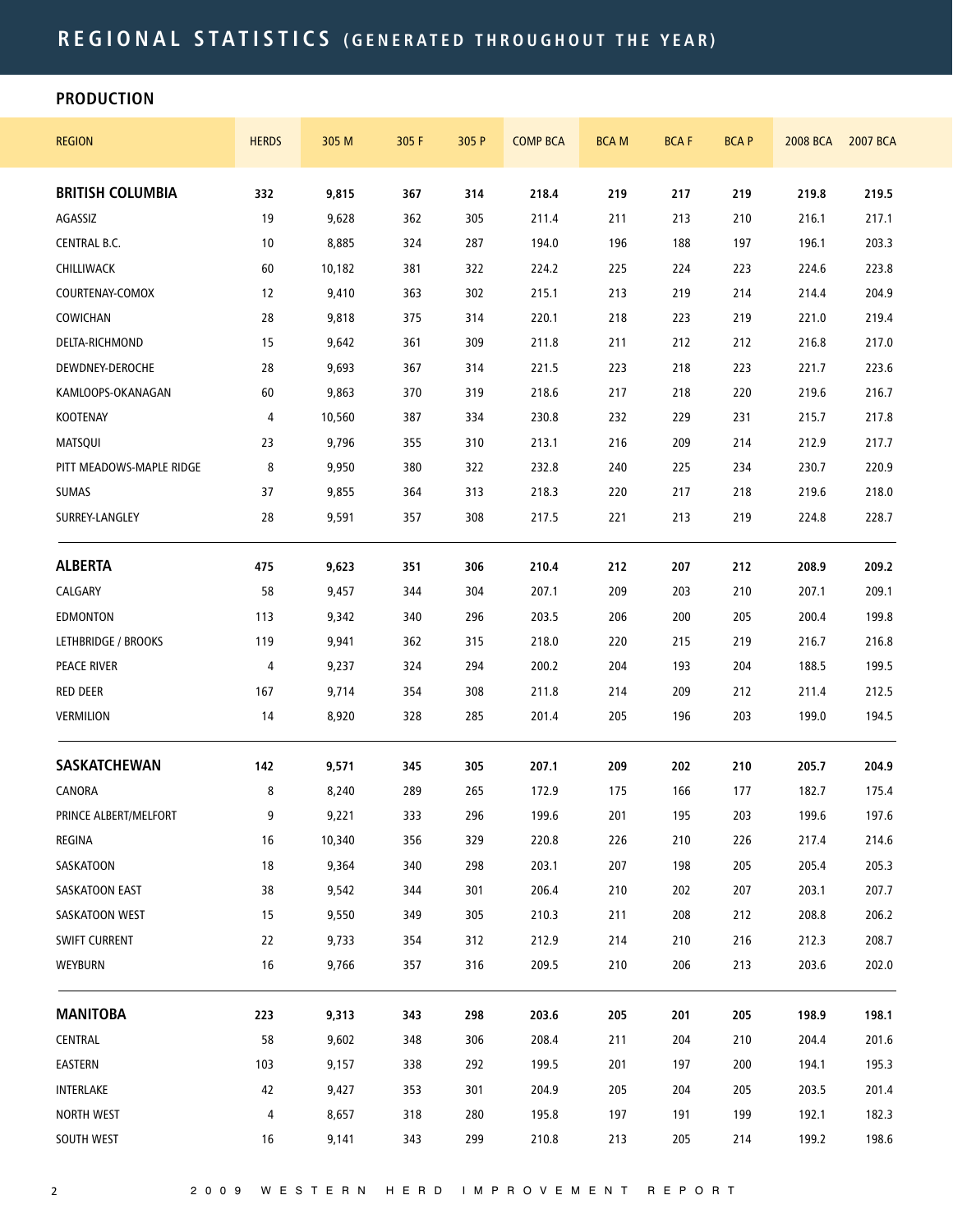## **ENROLLMENT**

|                     |                         |                |                     |                 |         | <b>ALL WESTERN PROVINCES</b> |         |         |
|---------------------|-------------------------|----------------|---------------------|-----------------|---------|------------------------------|---------|---------|
|                     | <b>BRITISH COLUMBIA</b> | <b>ALBERTA</b> | <b>SASKATCHEWAN</b> | <b>MANITOBA</b> | 2009    | 2008                         | 2007    | 2006    |
| <b>DHI Herds</b>    | 332                     | 475            | 142                 | 223             | 1,172   | 1,205                        | 1,252   | 1,300   |
| Percent Publishable | 84%                     | 57%            | 66%                 | 74%             | 69%     | 69%                          | 69%     | 68%     |
| Percent Management  | 16%                     | 43%            | 34%                 | 26%             | 31%     | 31%                          | 31%     | 32%     |
| <b>DHI Cows</b>     | 44,017                  | 59,612         | 19,536              | 26,920          | 150,085 | 151,185                      | 145,252 | 146,834 |
| Percent Publishable | 81%                     | 63%            | 69%                 | 75%             | 71%     | 72%                          | 72%     | 71%     |
| Percent Management  | 19%                     | 37%            | 31%                 | 25%             | 29%     | 28%                          | 28%     | 29%     |
| Average Herd Size   | 133                     | 125            | 138                 | 121             | 128     | 125                          | 116     | 113     |

## **PRODUCTION TRENDS**

|      |       | <b>BRITISH COLUMBIA</b> |       |       | <b>ALBERTA</b> |       |       | <b>SASKATCHEWAN</b> |       |       | <b>MANITOBA</b> |       |
|------|-------|-------------------------|-------|-------|----------------|-------|-------|---------------------|-------|-------|-----------------|-------|
|      | M(KG) | F(KG)                   | P(KG) | M(KG) | F(KG)          | P(KG) | M(KG) | F(KG)               | P(KG) | M(KG) | F(KG)           | P(KG) |
| 2009 | 9.815 | 367                     | 314   | 9,623 | 351            | 306   | 9,571 | 345                 | 305   | 9,313 | 343             | 298   |
| 2008 | 9,892 | 367                     | 316   | 9,574 | 346            | 304   | 9,480 | 341                 | 304   | 9.094 | 336             | 292   |
| 2007 | 9,961 | 364                     | 317   | 9,607 | 346            | 304   | 9,432 | 340                 | 303   | 9,113 | 333             | 292   |
| 2006 | 9,823 | 356                     | 310   | 9.406 | 337            | 296   | 9,294 | 337                 | 297   | 8.839 | 318             | 284   |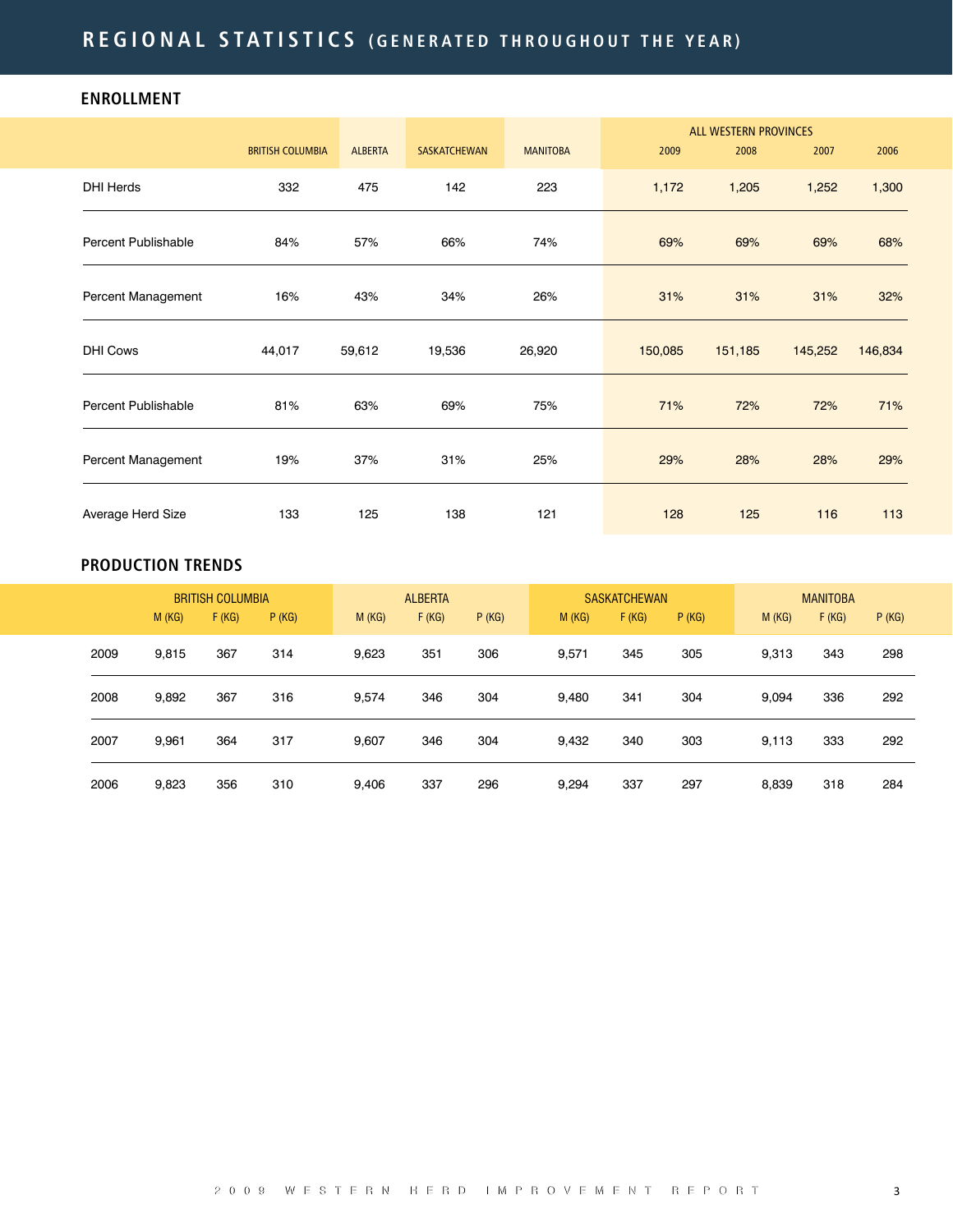| <b>25th</b> | adh             | 75th          | anth                    | 25th          | <b>Soth</b>     | 75th  | 90th                              | 25th           | <b>Soth</b>    | 75th                                            | 90th                | 25th   | adh                     | 75th           | agth                                                                                                                                                                                                                                                                                                                           |
|-------------|-----------------|---------------|-------------------------|---------------|-----------------|-------|-----------------------------------|----------------|----------------|-------------------------------------------------|---------------------|--------|-------------------------|----------------|--------------------------------------------------------------------------------------------------------------------------------------------------------------------------------------------------------------------------------------------------------------------------------------------------------------------------------|
| 74          | $\overline{5}$  | <b>159</b>    | 236                     | 2             | $\frac{108}{2}$ | 152   | 213                               | 80             | $\frac{1}{10}$ | $\frac{180}{2}$                                 | 254                 | 6G     | $\overline{\mathbf{s}}$ | 125            | 213                                                                                                                                                                                                                                                                                                                            |
| 31.2        | 33.3            | 35.4          | 37.6                    | 31.2          | 33.6            | 35.7  | 37.3                              | 30.9           | 33.2           | 35.8                                            | 188                 | 29.3   | 31.9                    | 34.5           | 37.9                                                                                                                                                                                                                                                                                                                           |
| 5,643       | 890'9           | 6,472         | 6,924                   | 5,319         | 5,946           | 6,438 | 6,738                             | 5,177          | 5,703          | 6,237                                           | 869'9               | 4,882  | 5,431                   | 6,141          | 299'9                                                                                                                                                                                                                                                                                                                          |
| 25          | 2.2             | $\frac{1}{6}$ | $\overline{L}$          | $\frac{2}{8}$ | 5.6             | 23    | $\frac{1}{2}$                     | 3.2            | $\frac{2}{8}$  | 55                                              | ς                   | ς<br>Ω | $\frac{1}{2}$           | 2.7            | 2.5                                                                                                                                                                                                                                                                                                                            |
| 2-101       | 2-072           | 2-046         | 2-019                   | 2-126         | 2-072           | 2-038 | 2-014                             | $2 - 145$      | 5-096          | 2-053                                           | 2-024               | 2-175  | $2 - 114$               | 2-070          | 2-037                                                                                                                                                                                                                                                                                                                          |
| 14.7        | 14.1            | 13.6          | 13.2                    | 14.5          | 13.8            | 13.3  | 12.9                              | 14.9           | 14.3           | 13.6                                            | 13.2                | 15.5   | 14.5                    | 13.8           | 13.3                                                                                                                                                                                                                                                                                                                           |
| 31.6        | 35.8            | 41.2          | 46.5                    | 32.7          | 36.9            | 42.1  | 46.6                              | 33.2           | 39.3           | 44.9                                            | 0.15                | 32.6   | 38.0                    | 45.6           | <b>50.0</b>                                                                                                                                                                                                                                                                                                                    |
| 83.4        | 85.8            | 87.3          | 88.9                    | 78.6          | 82.9            | 7.58  | 6'28                              | 76.3           | 81.2           | 7.78                                            | 86.8                | 76.8   | 82.4                    | 1.98           | 1.88                                                                                                                                                                                                                                                                                                                           |
| 43.6        | 37.2            | 31.0          | 26.1                    | 45.4          | 38.6            | 32.4  | 25.2                              | 46.4           | 38.3           | 31.6                                            | 23.7                | 42.3   | 35.2                    | 282            | <b>22.9</b>                                                                                                                                                                                                                                                                                                                    |
| $\tilde{a}$ | $\geq$          | සි            | 88                      | 83            | 2               | 8     | $\overline{a}$                    | $\overline{5}$ | 8              | 57                                              | $\overline{a}$      | 109    | 84                      | සි             | g                                                                                                                                                                                                                                                                                                                              |
| 105         | 83              | 85            | $\approx$               | 86            | 84              | 51    | ශ                                 | 103            | ٩              | $\overline{\mathrm{8}}$                         | $\overline{14}$     | 501    | ٩                       | $\overline{2}$ | 88                                                                                                                                                                                                                                                                                                                             |
|             |                 |               |                         |               |                 |       |                                   |                |                |                                                 |                     |        |                         |                |                                                                                                                                                                                                                                                                                                                                |
|             |                 |               |                         |               |                 |       |                                   |                |                |                                                 |                     |        |                         |                |                                                                                                                                                                                                                                                                                                                                |
|             | 75th Percentile |               | <b>British Columbia</b> |               | 50th Percentile |       | 25th Percentile<br><b>Alberta</b> |                |                | All Western Canada DHI Herds Based on 2009 Herd | <b>Saskatchewan</b> |        |                         |                | from lowest to highest, the75th percentile would be the value of the herd that is<br>better than 75% of all the other herds. The 99th percentile value is that which is<br>better than 99% of all the other herds.<br>If all the herds (animals could be substituted for herds) were arranged in order<br>Averages<br>Manitoba |

# **2009 Management Centre Benchmarks**

Based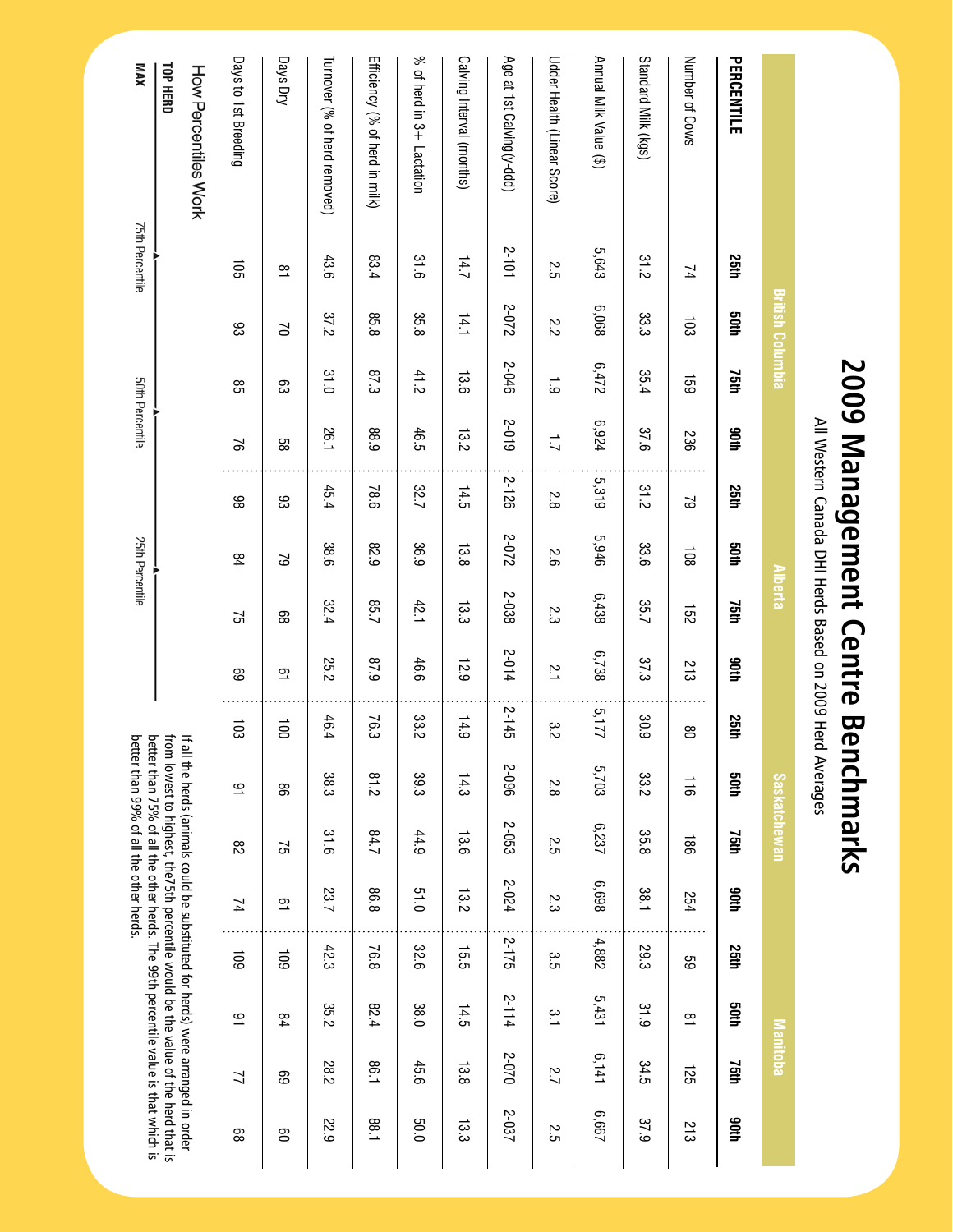

Three years ago B & L Farms Ltd. added a milking herd to its mixed-farming operation which now consists of a dairy, broilers, and crop sales. Matt Dykshoorn started the family's dairy when he was

22, but already he has ranked second in British Columbia for Herd Management Score.

"I'm still kind of surprised," he said. "There are lots of dairy farmers who know a whole lot more than I do."

He has an average of 46 milking cows in his Abbotsford area free-stall barn with capacity for about 60 head last year which means "they have plenty of room to move around" and be comfortable.

"Money spent on cow comfort is seldom wasted. Because the cows pay the bills, they are my primary focus," he says.

He pays particular attention to the DHI records for milk components and somatic cell counts. At this stage, basic DHI service "is far cheaper than spending a lot of money on a new metering system," he said. "It's also great for benchmarking my herd against others."

He recently bought the Dairy Comp SCOUT Herd Management System.

An investment in TMR equipment in 2008 has paid off. "I love it. I make a ration they like to eat and don't sort." It's a blend of first-cut grass and corn silages with nine pounds of grain fed every afternoon. The rest of the grain cows get through a computer feeder.

"I find it a great way to keep stale cows from getting too over-conditioned. Every day at noon I also feed about five pounds of alfalfa. It's a great way to monitor fresh and sick cows to see if they have an appetite to get up to eat. It gets the whole herd up and moving around," he said.

"I'm very particular with the details," says Matt. "It comes down to paying attention to the cows and making sure they're happy."

|                | <b>RANK &amp; FARM NAME</b>               | <b>HERD OWNER</b>         | <b>CITY</b> | <b>TOTAL SCORE</b> | <b>HERD SIZE</b> | <b>BREED</b> | <b>REGION</b>     |
|----------------|-------------------------------------------|---------------------------|-------------|--------------------|------------------|--------------|-------------------|
| 1              | Milky Way Dairy                           | Frank & Debbie Les        | Chilliwack  | 954                | 69               | HO           | Chilliwack        |
| 2              | B & L Farms Ltd.                          | Matt Dykshoorn            | Abbotsford  | 924                | 46               | HO           | Sumas             |
| 3              | <b>UBC Dairy Education &amp; Research</b> | Nelson Dinn               | Agassiz     | 923                | 289              | HO           | Agassiz           |
| 4              | E-P Farms Ltd                             | J Edge-Partington         | Creston     | 920                | 76               | HO           | Kootenay          |
| 5.             | Marlena Farms Ltd                         | <b>Fred Vermeer</b>       | Dewdney     | 909                | 187              | HO           | Dewdney/Deroche   |
| 6              | Sunny Way Farm Ltd                        |                           | Armstrong   | 909                | 101              | HO           | Kamloops/Okanagan |
| $\overline{7}$ | Quo Vadis Dairy Farm                      | <b>Bruce Kraakman</b>     | Deroche     | 899                | 160              | HO           | Dewdney/Deroche   |
| 8              | <b>Meadow Gold Farms</b>                  | Ernest & Sig Birkholz     | Chilliwack  | 888                | 202              | HO           | Chilliwack        |
| 9              | Jason & Jennifer Pretty                   |                           | Grindrod    | 888                | 57               | HO           | Kamloops/Okanagan |
|                | 10 Hyljon Holsteins Ltd                   | John & Susan Hylkema      | Chilliwack  | 879                | 154              | HO           | Chilliwack        |
|                | 11 Van Jaarsveld Holdings Ltd             | Ron & Susan Van Jaarsveld | Duncan      | 875                | 90               | HO           | Cowichan          |
|                | 12 Country Charm Farms Ltd                | <b>Huizing Brothers</b>   | Matsqui     | 873                | 224              | HO           | Matsqui           |
|                | 13 Kevin Smith                            |                           | Salmon Arm  | 863                | 40               | HO           | Kamloops/Okanagan |
|                | 14 Hardenberg & Sons                      | Chris Vonhardenberg       | Dewdney     | 858                | 167              | HO           | Dewdney/Deroche   |
|                | 15 Coanwood Farms Ltd                     | Larry Wigham              | Chilliwack  | 858                | 88               | HO           | Chilliwack        |
|                | 16 Peter Tuytel                           |                           | Chilliwack  | 857                | 132              | HO           | Chilliwack        |
|                | 17 E & M Van Der Spek                     |                           | Chilliwack  | 848                | 79               | HO           | Chilliwack        |
|                | 18 Viewfield Farms Ltd                    | Dave Taylor               | Courtenay   | 847                | 133              | HO           | Courtenay/Comox   |
|                | 19 Mike Dykshoorn                         |                           | Abbotsford  | 840                | 192              | HO           | Sumas             |
|                | 20 Brooknook Farms                        | John Ricka & Sons         | Chilliwack  | 832                | 110              | HO           | Chilliwack        |
|                |                                           |                           |             |                    |                  |              |                   |

#### **BR IT ISH COLUMB IA HERD MANAGEMENT SCORE**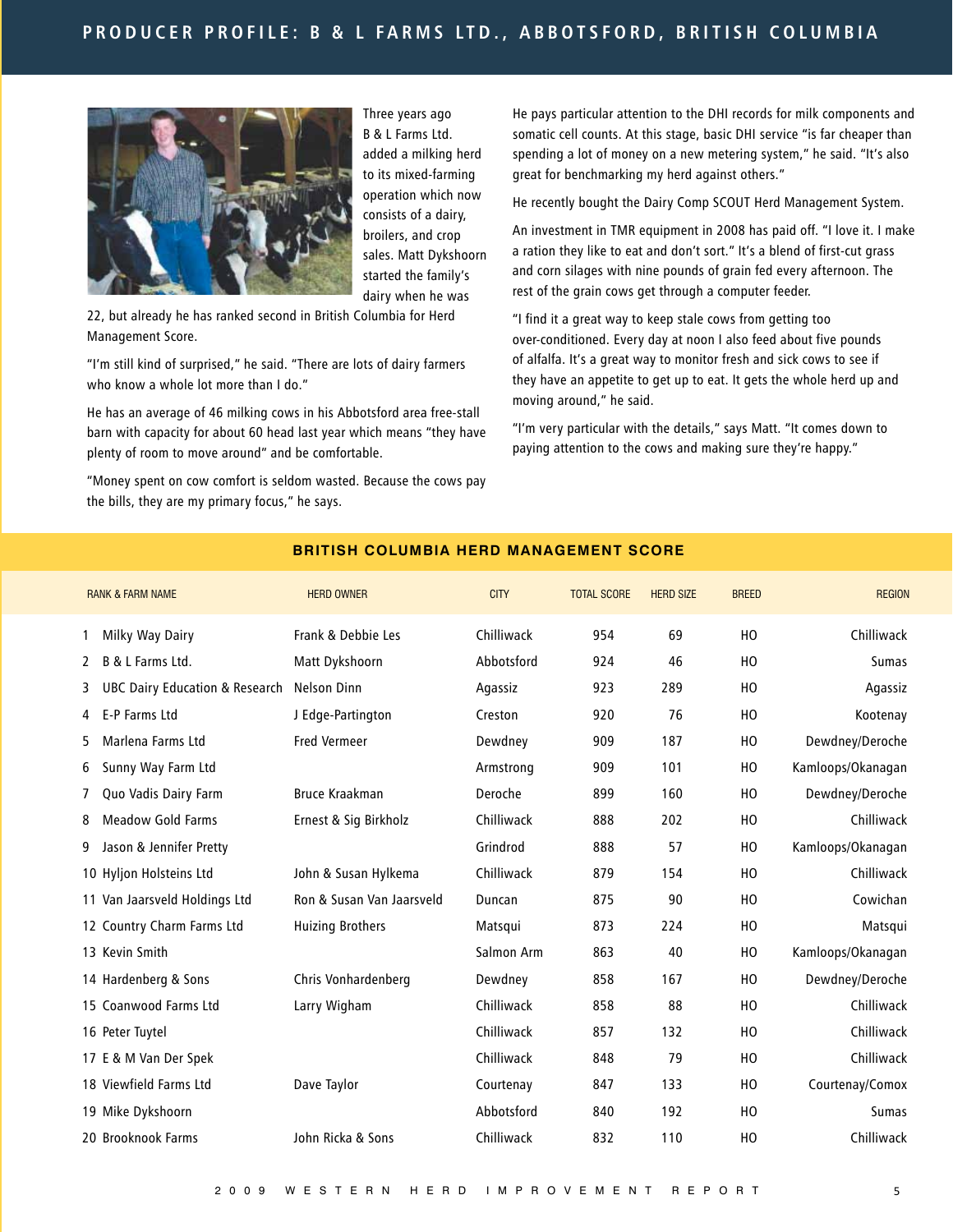

New Rockport Colony ranked third in Alberta for Herd Management Score. The herd has an average of 90 milking Holsteins in a free-stall barn built 15 years ago.

At the time, it was one

of the first of its type in the area and herd manager Steven Wipf says it did a lot to improve cow comfort. It features high ceilings with natural-ventilation chimneys and curtains along the walls. The six rows of free stalls are bedded with shavings over pasture mats.

Good feed and good hay are keys to production, Steven says. The rations are blended in TMR equipment. He puts dry hay in first, then adds water, pound for pound, to come up with a blend resembling haylage. Barley, corn and protein and mineral supplements are also in the mix.

Steven and his 24-year-old son, Levi, pay close attention to CanWest DHI records, starting with milk production and then reasons why production may be less than expected. That includes the Somatic Cell Count for each cow "which is one of the really nice things" from the service.

CanWest DHI has also provided the records to move the herd close to Leukosis-free status. "We have three (positive-test) cows left and we're keeping them for now because they're excellent producers," he said. The high herd health will help when the colony begins to sell some heifers this spring "because the barn is full now."

Steven's wife, Dorothy, keeps the facilities sparkling clean. "The inspectors are always impressed and Dorothy teases me that her cleaning is why the cows milk so well." They have eight children.

With high-producing cows, Steven says "it's the little things that really make a difference." Others call that paying attention to details.

But the first thing Steven mentions about the dairy's success is "we pray a lot."

|    | <b>RANK &amp; FARM NAME</b> | <b>HERD OWNER</b>              | <b>CITY</b> | <b>TOTAL SCORE</b> | <b>HERD SIZE</b> | <b>BREED</b> | <b>REGION</b>     |
|----|-----------------------------|--------------------------------|-------------|--------------------|------------------|--------------|-------------------|
| 1  | Wetoka Farms Ltd            | Art & Eileen Roth              | Millet      | 951                | 66               | HO           | <b>Red Deer</b>   |
| 2  | Kooy Dairy                  | Delbert Kooy                   | Lethbridge  | 933                | 81               | HO           | Lethbridge/Brooks |
| 3  | New Rockport Colony         | Steven Wipf                    | New Dayton  | 918                | 104              | HO           | Lethbridge/Brooks |
| 4  | <b>Brando Holsteins</b>     | Wim & Sylvia Schakel           | Lacombe     | 912                | 220              | HO           | <b>Red Deer</b>   |
| 5. | Lathom Colony               | Mike Hofer                     | Bassano     | 907                | 126              | HO           | Lethbridge/Brooks |
| 6  | Deerfield Colony            | Andy Waldner                   | Magrath     | 902                | 109              | HO           | Lethbridge/Brooks |
| 7  | New Elm Farming Company Ltd | Jason Entz                     | Magrath     | 898                | 87               | HO           | Lethbridge/Brooks |
| 8  | Sylvanside Dairy Ltd        | Sipke & Margreet Dijkstra      | Ponoka      | 893                | 129              | HO           | Red Deer          |
| 9  | Prairiehome Colony          | Jonathan Waldner               | Wrenthem    | 891                | 119              | HO           | Lethbridge/Brooks |
|    | 10 Silver Sage Colony       | Mike Hofer                     | Foremost    | 891                | 51               | HO           | Lethbridge/Brooks |
|    | 11 Ridder Dairy             |                                | Ponoka      | 886                | 165              | HO           | <b>Red Deer</b>   |
|    | 12 Richards Farms Ltd       | <b>William Richards</b>        | Red Deer    | 885                | 149              | HO           | <b>Red Deer</b>   |
|    | 13 Scova Farms Ltd          | Scott Ingwersen                | Ponoka      | 883                | 197              | HO           | <b>Red Deer</b>   |
|    | 14 Rockport Colony          | Tim Hofer                      | Magrath     | 883                | 94               | HO           | Lethbridge/Brooks |
|    | 15 Philipsen Farm Ltd       | Arie & Dineke Philipsen        | Lacombe     | 882                | 295              | HO           | <b>Red Deer</b>   |
|    | 16 Brad Bredenhof           |                                | Calmar      | 881                | 67               | HO           | Edmonton          |
|    | 17 Ten Brummelhuis Dairy    | Alfons & Wilma Ten Brummelhuis | Olds        | 880                | 102              | HO           | Calgary           |
|    | 18 Houweling Farms Ltd      | Pete Houweling                 | Coaldale    | 875                | 233              | HO           | Lethbridge/Brooks |
|    | 19 Roseglen Colony          | <b>Rueben Entz</b>             | Hilda       | 874                | 84               | HO           | Lethbridge/Brooks |
|    | 20 Mark Wurz                | Wild Rose Colony               | Vulcan      | 867                | 108              | HO           | Lethbridge/Brooks |
|    |                             |                                |             |                    |                  |              |                   |

#### **ALBERTA HERD MANAGEMENT SCORE**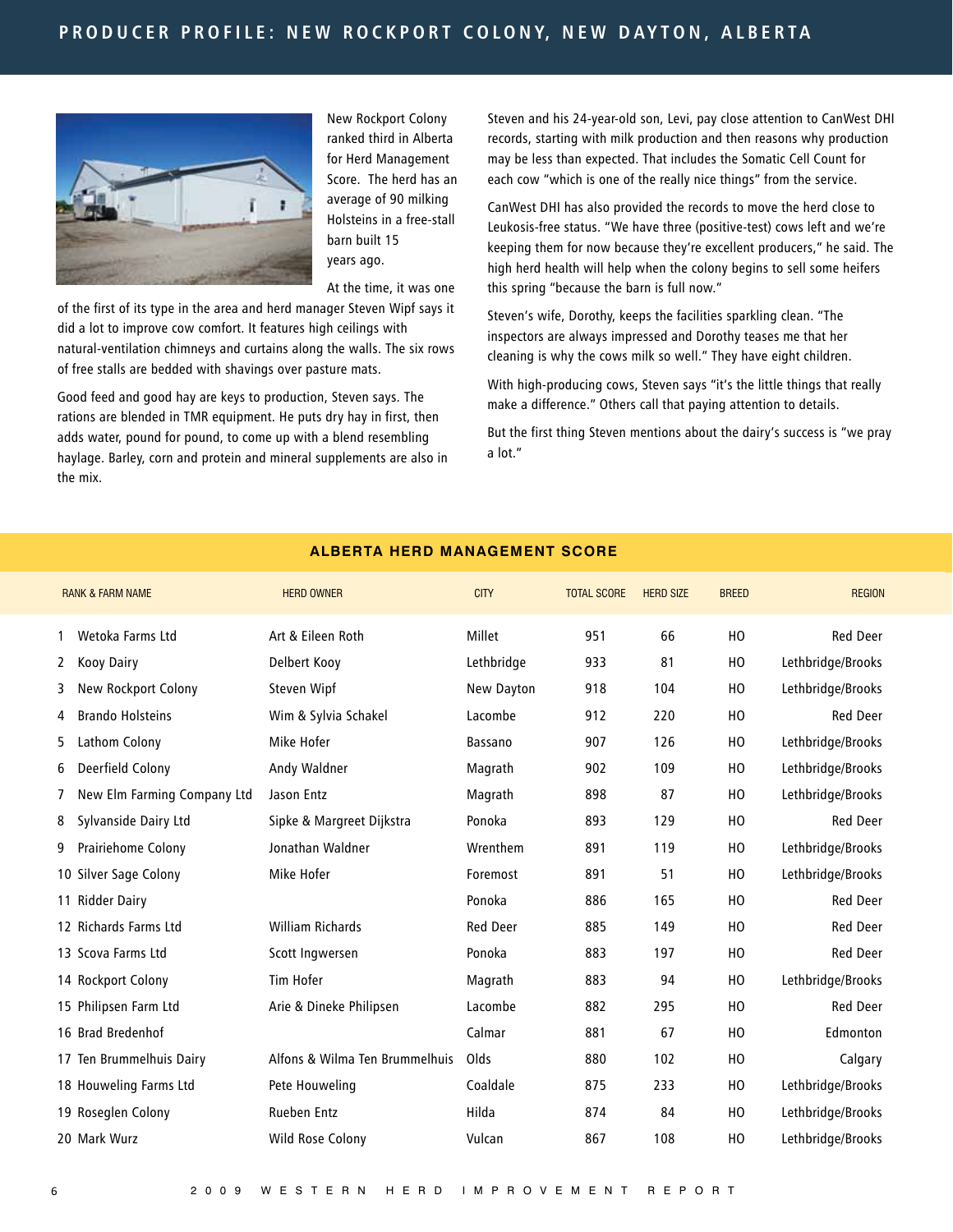## PRODUCER PROFILE: ELKREST FARMS, OSLER, SASKATCHEWAN



The three Kornelius brothers – Trevor, Brad and Jason – have been able to post impressive Herd Management Scores, coming fourth in the province for 2009, despite running one of the largest herds in Saskatchewan.

The brothers are the third generation of dairy farmers. "Our grandfather used to milk by hand," says Trevor

Trevor says he leans heavily on data crunched by his computer. He hired a computer consultant to set up customized reports "that suit my style of management."

For example, the data on milk production, heats and conductivity is "all on one page. It's awesome," Trevor says.

One set of CanWest DHI data he tracks closely is individual Somatic Cell Counts. It's one of the factors he considers in culling. He also values

DHI for helping to prove young sires. And he appreciates the calf registration service.

"We still farm with a small farm mentality," says Trevor about the milking herd of 530 cows. "We treat the cows the same way. They're milking well right now" at 40 kilograms per cow per day.

Trevor is the herd manager, Brad handles the books, finances and maintenance and Jason is the feed manager, including crop planting decisions.

Their father started the farm in British Columbia, building it to 120 cows. When he sold, he helped set up three sons with 150 cows in Saskatchewan; at the time, Trevor was working for other dairy farmers, including time at the largest herd in British Columbia.

He joined his brothers in Saskatchewan in 2005, taking over when one of the brothers returned to British Columbia. By then the herd was 400 and has since taken it up to 530 milking cows.

The three brothers recently toured large operations in Ontario, taking notes and pictures for plans to continue expanding, including a rotary milking parlour to replace the double-nine that serves for two free-stall barns.

| <b>RANK &amp; FARM NAME</b>       | <b>HERD OWNER</b>                  | <b>CITY</b>          | <b>TOTAL SCORE</b> | <b>HERD SIZE</b> | <b>BREED</b> | <b>REGION</b>         |
|-----------------------------------|------------------------------------|----------------------|--------------------|------------------|--------------|-----------------------|
| <b>Prairie Diamond Farm</b>       | <b>Harley Strudwick</b>            | Balgonie             | 919                | 76               | HO           | Regina                |
| Haven Colony<br>2                 | Jake Entz                          | Fox Valley           | 893                | 79               | HO           | <b>Swift Current</b>  |
| Animal & Poultry Science<br>3.    |                                    | Saskatoon            | 869                | 67               | HO           | Saskatoon East        |
| <b>Elkrest Farms</b><br>4         | <b>Brad Jason Trevor Kornelius</b> | Osler                | 851                | 598              | HO           | Saskatoon East        |
| Springlake Colony<br>5.           | Samuel Hofer                       | Swift Current        | 842                | 100              | HO           | <b>Swift Current</b>  |
| <b>Baumann Holsteins</b><br>6     | Emanuel & Simon Baumann            | Kipling              | 842                | 82               | HO           | Weyburn               |
| Glenridge Holsteins<br>7          | <b>Bruce Loveridge</b>             | Grenfell             | 840                | 66               | HO           | Weyburn               |
| <b>Delaine Holsteins</b><br>8     | <b>Elaine Donald</b>               | Saskatoon            | 839                | 133              | HO           | Saskatoon East        |
| <b>Riverbend Institution</b><br>9 | Corcan Agribusiness                | <b>Prince Albert</b> | 834                | 62               | HO           | Prince Albert/Melfort |
| 10 Abbyview Farms                 | Ben Vanderkooi                     | Saskatoon            | 813                | 437              | HO           | Saskatoon East        |
| 11 Pennant Colony                 | Dan Wipf                           | Pennant              | 799                | 100              | HO           | Swift Current         |
| 12 Hillcrest Colony               | Ben Wollman                        | Dundurn              | 795                | 139              | HO           | Saskatoon             |
| 13 Kessel Family Farm             | Raymond Kessel                     | Balgonie             | 780                | 133              | HO           | Regina                |
| 14 Foth Ventures Ltd              | Melvin Foth                        | Hague                | 774                | 409              | HO           | Saskatoon East        |
| 15 Rynview Holsteins              | Michael Wesselingh                 | Saskatoon            | 767                | 61               | HO           | Saskatoon East        |
| 16 Kenbert Acres                  | Herb, Jake, Ken Friesen            | <b>Drake</b>         | 766                | 116              | HO           | Saskatoon East        |
| 17 Dinsmore Colony                | David Waldner                      | Dinsmore             | 759                | 96               | HO           | Saskatoon West        |
| 18 Milden Colony Dairy            | <b>Steven Mandel</b>               | Milden               | 759                | 92               | HO           | Saskatoon West        |
| 19 Kawartha Holsteins             | Dave & Melissa Mcmorrow            | Osler                | 746                | 65               | HO           | Saskatoon             |
| 20 Baildon Colony                 | Andy Hofer                         | Moose Jaw            | 734                | 76               | HO           | Regina                |
|                                   |                                    |                      |                    |                  |              |                       |

#### **SASKATCHEWAN HERD MANAGEMENT SCORE**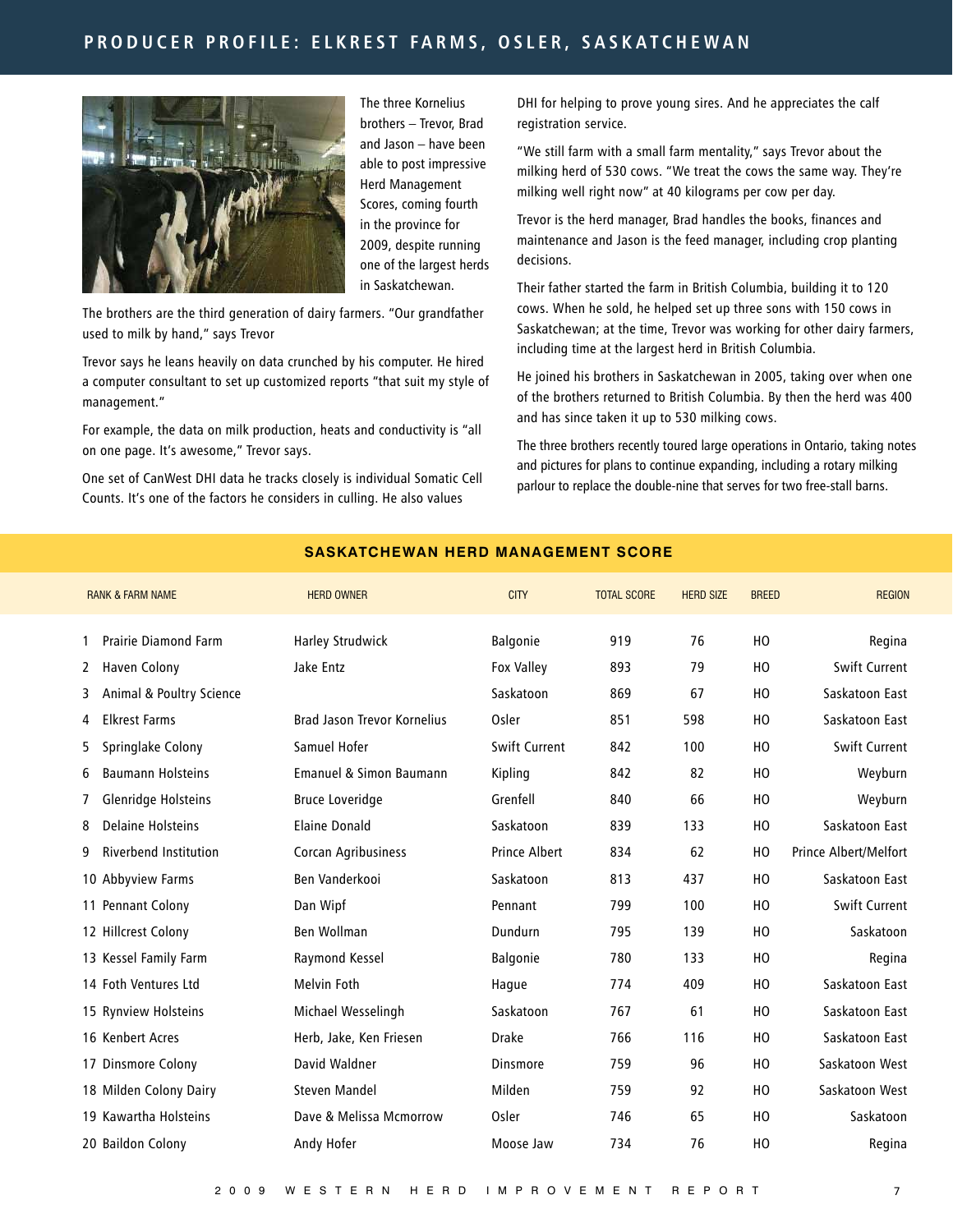## PRODUCER PROFILE: ISACC DAIRY, KLEEFELD, MANITOBA



Mervin Isaac, the temporary manager for the family farm, is surprised that Isaac Dairy ranked second for Herd Management Score for Manitoba.

Mervin is filling in for his brother, Brent, who is on a five-year mission

to India for the North American Church of God in Christ, Mennonite conference. Mervin manages the herd of about 45 purebred Holsteins, sharing the workload with his father, Leonard.

"I thought we might be in the top 10, but I didn't expect we'd be second, Mervin said. "We pay a lot of attention to detail."

One example is maintaining ration consistency with four main ingredients - hay silage, oat silage, corn silage and dry hay.

"We try to have a couple months of feed left when the new crop comes in," Mervin said, "and then we switch the cows over gradually," one of

the four main ration ingredients at a time. They wait several weeks or a month before making the next change.

Another example is always milking at the same time every day. "We follow the 3C rule – cows crave consistency. They are creatures of habit," he said.

Their new barn, built in 2003, has bigger stalls, mattresses and straw bedding to improve cow comfort.

The first thing they check on their DHI reports is the Somatic Cell Counts. "We're thinking of using the new DNA test for cows with a high Somatic Cell Count," he said of one of the new CanWest DHI services. "I don't know where I'd be without a computer to track records, medications and other things," said Mervin. He also mentions their veterinarian and feed company representative.

They make all of their feed from about 100 hectares, including rented land. That's enough to enable them to sell some hay and grow some cash crops, mainly wheat.

|              | <b>RANK &amp; FARM NAME</b> | <b>HERD OWNER</b>                 | <b>CITY</b>       | <b>TOTAL SCORE</b> | <b>HERD SIZE</b> | <b>BREED</b> | <b>REGION</b> |
|--------------|-----------------------------|-----------------------------------|-------------------|--------------------|------------------|--------------|---------------|
| 1            | <b>Columbine Holsteins</b>  | Jacob & Annita Benthem            | Elm Creek         | 896                | 84               | HO           | Central       |
| $\mathbf{2}$ | <b>Isaac Dairy</b>          | Leonard Isaac                     | Kleefeld          | 862                | 47               | HO           | Eastern       |
| 3            | Fifi Holsteins              | Gabriel Fifi                      | <b>Bruxelles</b>  | 857                | 28               | HO           | Central       |
| 4            | <b>Optimist Holsteins</b>   | Hans Gorter & Nelleke Vandervliet | Otterburne        | 828                | 173              | HO           | Eastern       |
| 5            | C & D Farms                 | Cornie Penner                     | Altona            | 816                | 65               | HO           | Central       |
| 6            | Boonstra Farms Ltd          | Brian & Rob Boonstra              | Marquette         | 808                | 335              | HO           | Interlake     |
| 7            | <b>Vandel Holsteins</b>     | L Vandenbossche                   | <b>Bruxelles</b>  | 806                | 53               | HO           | Central       |
| 8            | Jubema Holsteins            | Beerd Hop & Family                | Tolstoi           | 798                | 126              | HO           | Eastern       |
| 9            | Delichte Holsteins          | Henry & Maurice Delichte          | St Alphonse       | 792                | 49               | HO           | Central       |
|              | 10 Muller Farms             | <b>Richard Muller</b>             | Notre Dame        | 789                | 25               | HO           | Central       |
|              | 11 Geecee                   | Guy & Claude Forest               | St Malo           | 783                | 44               | HO           | Eastern       |
|              | 12 Hanmar Holsteins         | Hans & Mariann Bucheli            | Anola             | 782                | 58               | HO           | Eastern       |
|              | 13 Mageo Holsteins          | Chris Pouteau                     | <b>Mariapolis</b> | 779                | 61               | HO           | Central       |
|              | 14 Reutter Farms Ltd        | <b>Fritz Reutter</b>              | Grunthal          | 771                | 278              | HO           | Eastern       |
|              | 15 Readore Farms            | <b>Rheal Simon</b>                | Notre Dame        | 771                | 120              | HO           | Central       |
|              | 16 Friecrest Holsteins      | Ed & Kathy Friesen                | Kleefeld          | 767                | 81               | HO           | Eastern       |
|              | 17 Denis Houle              | Houle Farms Ltd                   | Letellier         | 767                | 40               | HO           | Eastern       |
|              | 18 Springmeadow Farm        | Laurent & Corinne Failletaz       | Libau             | 756                | 64               | HO           | Interlake     |
|              | 19 Carels Hills             | <b>Michael Carels</b>             | <b>Bruxelles</b>  | 753                | 61               | HO           | Central       |
|              | 20 Steinmann Dairy Farm     | W & M Steinmann                   | Clandeboye        | 751                | 66               | HO           | Eastern       |
|              |                             |                                   |                   |                    |                  |              |               |

#### **MAN ITOBA HERD MANAGEMENT SCORE**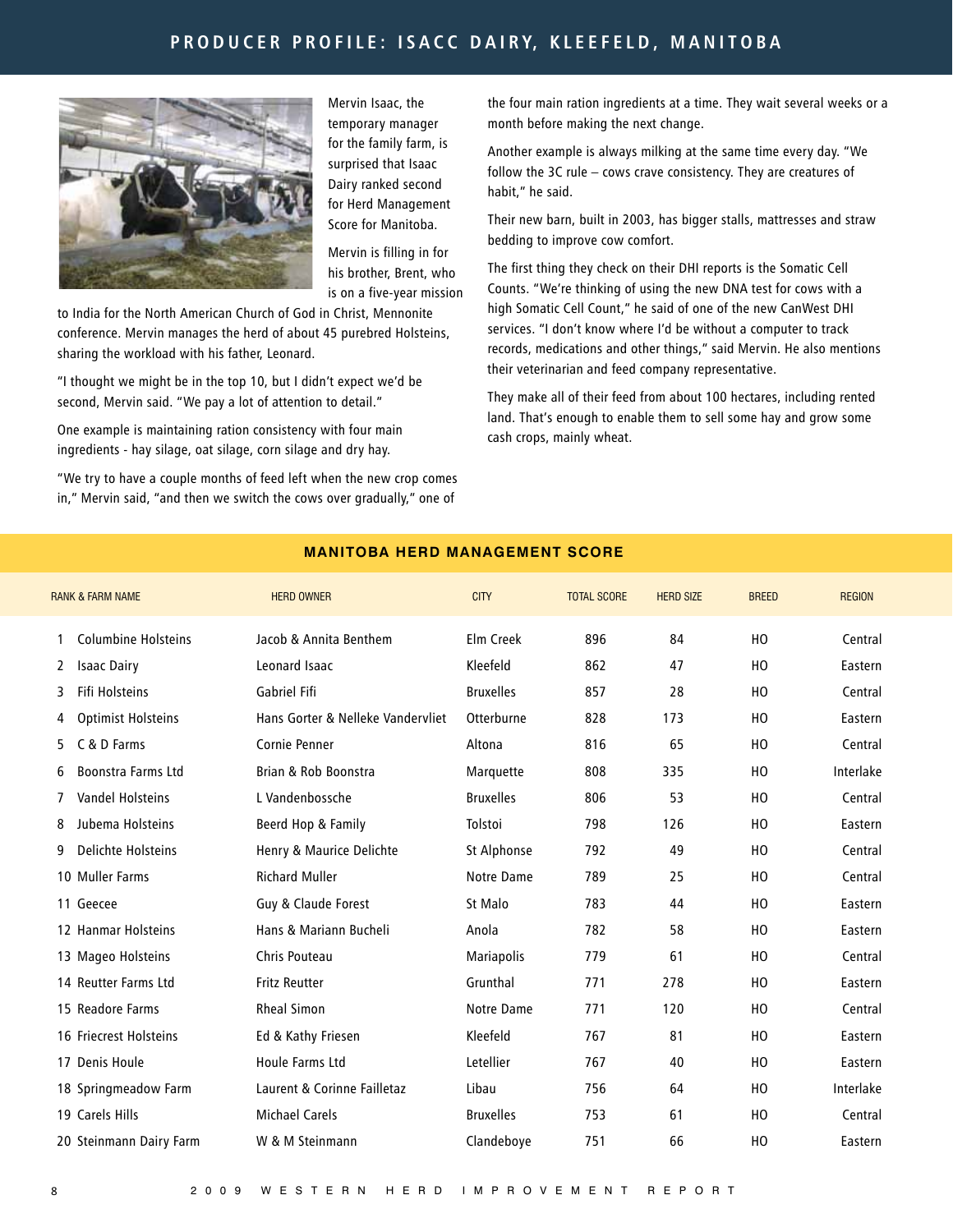# **p u bli s h abl e h e r d li s tin g s - B R I T I SH C O L U M B I A**

| <b>FARM</b>                  | <b>HERD OWNER</b>                | <b>CITY</b>       | <b>AVG BCA</b> | <b>BCAM</b> | <b>BCAF</b> | <b>BCAP</b> | <b>RECORDS</b> | M KG       | F KG | P KG | <b>BREED</b> |
|------------------------------|----------------------------------|-------------------|----------------|-------------|-------------|-------------|----------------|------------|------|------|--------------|
| <b>WISSELVIEW FARMS</b>      | WAYNE & JUDY WISSELINK           | PITT MEADOWS      | 284.0          | 291         | 269         | 292         | 53             | $13,297$ * | 455  | 422  | H            |
| <b>TRIWEST FARMS</b>         | VIC & TERRY TRIEMSTRA            | CHILLIWACK        | 283.7          | 297         | 273         | 281         | 107            | $13.060*$  | 447  | 395  | H            |
| <b>E-P FARMS LTD</b>         | J EDGE-PARTINGTON                | <b>CRESTON</b>    | 277.7          | 281         | 275         | 277         | 64             | 12,481     | 453  | 390  | H            |
| <b>MEADOW GOLD FARMS</b>     | <b>ERNEST &amp; SIG BIRKHOLZ</b> | CHILLIWACK        | 277.0          | 289         | 262         | 280         | 151            | $12,827$ * | 431  | 397  | H            |
| <b>JOHN TAMIS</b>            |                                  | <b>SURREY</b>     | 273.3          | 286         | 258         | 276         | 50             | 11,963     | 424  | 376  | H, G, B      |
| <b>MARLENA FARMS LTD</b>     | <b>FRED VERMEER</b>              | <b>DEWDNEY</b>    | 273.0          | 281         | 263         | 275         | 144            | $12.567$ * | 439  | 392  | H            |
| SUNNY WAY FARM LTD           |                                  | <b>ARMSTRONG</b>  | 265.7          | 257         | 275         | 265         | 89             | 11,363     | 452  | 374  | H            |
| <b>G &amp; A FERGUSON</b>    | <b>G &amp; A FERGUSON</b>        | <b>ENDERBY</b>    | 263.7          | 272         | 253         | 266         | 85             | 9,926      | 414  | 336  | J,H          |
| SER-VAN-TE-FARM              | ONECO WELDING LTD                | COURTENAY         | 263.3          | 256         | 270         | 264         | 14             | 10.947     | 427  | 361  | H            |
| <b>FRUEH FARM LTD</b>        | <b>STEVE FRUEH</b>               | <b>DUNCAN</b>     | 263.0          | 256         | 277         | 256         | 73             | 12,103     | 484  | 383  | н            |
| VAN GARD FARMS LTD           | <b>JIM VAN GARDEREN</b>          | CHILLIWACK        | 261.0          | 270         | 250         | 263         | 55             | 12,084     | 415  | 374  | Н            |
| UBC DAIRY ED. & RES. CENTRE  | <b>NELSON DINN</b>               | AGASSIZ           | 260.0          | 245         | 291         | 244         | 256            | 11,239     | 496  | 356  | н            |
| <b>VEDDERVISTA DAIRY LTD</b> | <b>HANK WINKELAAR</b>            | <b>ABBOTSFORD</b> | 260.0          | 267         | 250         | 263         | 77             | $11,730$ * | 411  | 369  | н            |
| <b>TELFORD FARMS</b>         | <b>JAMES TELFORD</b>             | <b>ABBOTSFORD</b> | 259.0          | 272         | 236         | 269         | 57             | 13,066     | 419  | 409  | н            |
| <b>MALABAR FARM</b>          | <b>NORMAN VANDER WYK</b>         | <b>DEWDNEY</b>    | 257.3          | 262         | 248         | 262         | 92             | 11,498     | 405  | 367  | н            |
| <b>BROOKNOOK FARMS</b>       | <b>JOHN RICKA &amp; SONS</b>     | CHILLIWACK        | 257.3          | 254         | 260         | 258         | 86             | 11,499     | 438  | 371  | H            |
| <b>THOMAS DEGROOT</b>        |                                  | <b>ROSEDALE</b>   | 257.3          | 266         | 250         | 256         | 54             | 11,989     | 430  | 370  | H,J          |
| <b>COANWOOD FARMS LTD</b>    | <b>LARRY WIGHAM</b>              | CHILLIWACK        | 257.0          | 259         | 258         | 254         | 60             | 11,754     | 436  | 367  | H,G          |
| <b>BARBROS JERSEY FARM</b>   | <b>TOM BARICHELLO</b>            | LANGLEY           | 256.0          | 267         | 232         | 269         | 38             | 7,697      | 362  | 294  | J            |
| <b>BRINKLAND DAIRY LTD</b>   | <b>GARY BRINK</b>                | CHILLIWACK        | 252.7          | 254         | 249         | 255         | 129            | 11.674     | 426  | 373  | H            |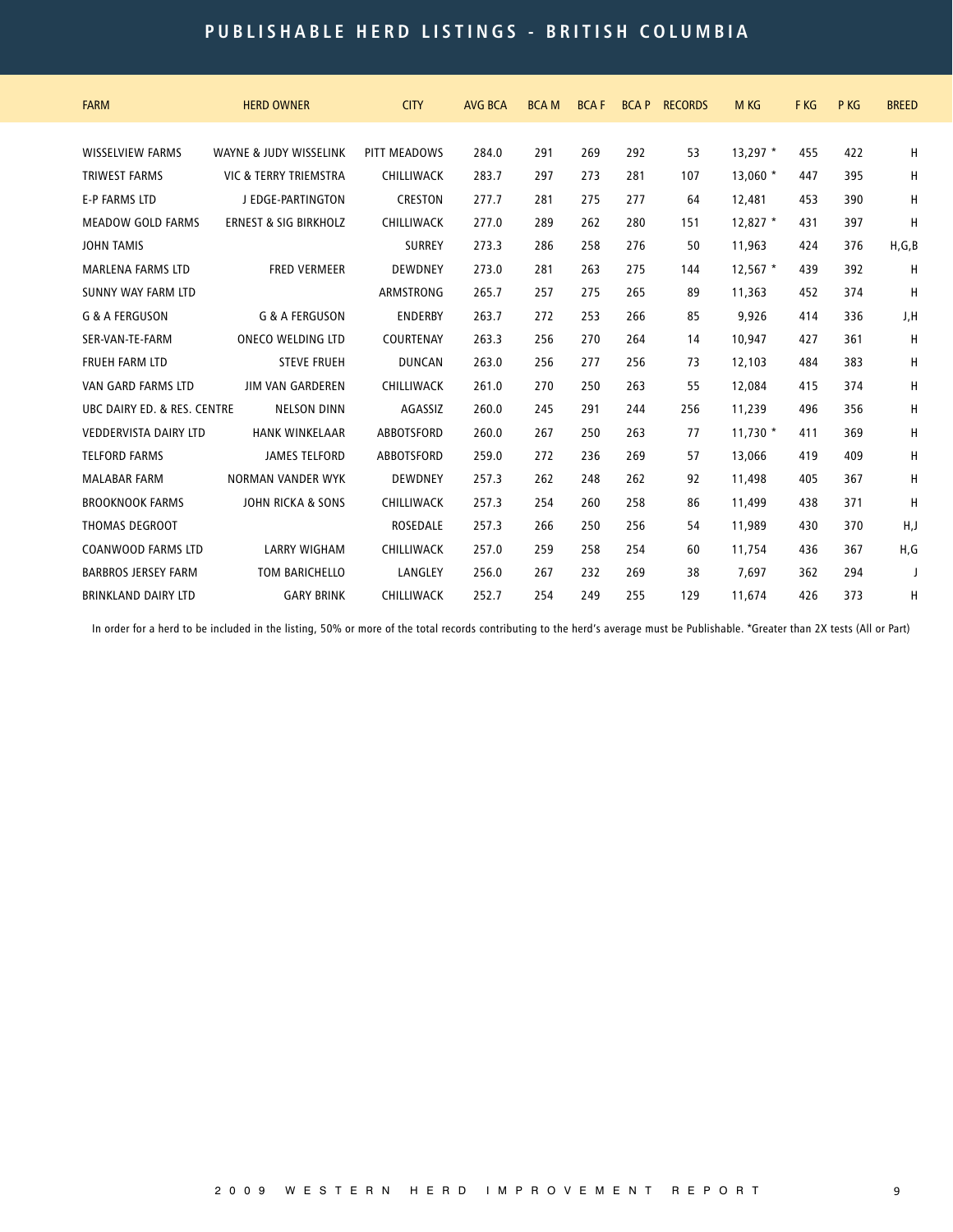# **p u bli s h abl e h e r d li s tin g s - A L B ER T A**

| <b>FARM</b>                   | <b>HERD OWNER</b>                  | <b>CITY</b>         | <b>AVG BCA</b> | <b>BCAM</b> | <b>BCAF</b> | <b>BCAP</b> | <b>RECORDS</b> | <b>M KG</b> | F KG | P KG | <b>BREED</b> |
|-------------------------------|------------------------------------|---------------------|----------------|-------------|-------------|-------------|----------------|-------------|------|------|--------------|
|                               |                                    |                     |                |             |             |             |                |             |      |      |              |
| <b>NORTHEND FARM</b>          | <b>BRODIE &amp; BRENDA CUPPLES</b> | <b>THORSBY</b>      | 299.0          | 306         | 287         | 304         | 10             | 8,608       | 331  | 279  | M,G          |
| <b>SCOVA FARMS LTD</b>        | <b>SCOTT INGWERSEN</b>             | <b>PONOKA</b>       | 267.3          | 275         | 264         | 263         | 150            | $12,499*$   | 445  | 380  | H            |
| <b>RINSMA HOLSTEINS</b>       | <b>GEERT RINSMA</b>                | <b>OLDS</b>         | 267.3          | 278         | 254         | 270         | 73             | $13,209$ *  | 446  | 405  | H            |
| ASPENRIDGE FARMS LTD          | DICK & STEVE TENHOVE               | <b>BLACKFALDS</b>   | 267.3          | 274         | 262         | 266         | 34             | 12,563      | 444  | 387  | Н            |
| <b>MORSAN DAIRY</b>           | <b>MORRIS THALEN</b>               | <b>PONOKA</b>       | 266.3          | 265         | 264         | 270         | 12             | 11,951      | 437  | 386  | Н            |
| SYLVANSIDE DAIRY LTD          | <b>S &amp; M DIJKSTRA</b>          | <b>PONOKA</b>       | 266.0          | 267         | 266         | 265         | 117            | 12,115      | 448  | 382  | Н            |
| <b>VANDEN POL DAIRY</b>       | <b>GYS &amp; SILIA VANDEN POL</b>  | COALDALE            | 263.7          | 272         | 254         | 265         | 63             | 12,564      | 437  | 389  | H            |
| ROSELANE HOLSTEINS            |                                    | <b>ROLLYVIEW</b>    | 262.0          | 273         | 253         | 260         | 51             | 12,527      | 432  | 383  | H, B         |
| <b>EARNEWALD HOLSTEINS</b>    | <b>BRAM &amp; INEKE DE JONG</b>    | LACOMBE             | 260.0          | 262         | 263         | 255         | 110            | 11,298      | 421  | 349  | Н            |
| EL-SHADDAI DAIRIES INC        | <b>H &amp; G VOLKMAN</b>           | <b>NEW SAREPTA</b>  | 258.0          | 263         | 259         | 252         | 82             | 11,700      | 427  | 356  | Η            |
| DEERFIELD COLONY              | <b>ANDY WALDNER</b>                | MAGRATH             | 256.7          | 253         | 266         | 251         | 90             | 11,384      | 444  | 360  | Н            |
| <b>WETOKA FARMS LTD</b>       | <b>ART &amp; EILEEN ROTH</b>       | <b>MILLET</b>       | 256.7          | 268         | 253         | 249         | 57             | 12,264      | 429  | 363  | H            |
| <b>WILL &amp; ROB ROMMENS</b> |                                    | <b>DUCHESS</b>      | 255.7          | 259         | 248         | 260         | 163            | 11,411      | 406  | 365  | Н            |
| LUCKY HILL DAIRY              |                                    | LACOMBE             | 254.7          | 269         | 239         | 256         | 165            | $11,971$ *  | 396  | 363  | H            |
| <b>BUIT DAIRIES LTD</b>       | <b>RUSS &amp; JUDI BUIT</b>        | <b>BENTLEY</b>      | 253.7          | 265         | 245         | 251         | 46             | $11.610*$   | 399  | 351  | H            |
| <b>HUYBREGTS HOLSTEINS</b>    | <b>JOS &amp; DEBBIE HUYBREGTS</b>  | <b>IRON SPRINGS</b> | 249.7          | 253         | 252         | 244         | 100            | 11,786      | 436  | 361  | H            |
| <b>MOSNANG HOLSTEINS LTD</b>  | <b>HEINI &amp; RUTH HEHLI</b>      | RIMBEY              | 249.7          | 254         | 247         | 248         | 67             | 11,749      | 426  | 365  | H,J          |
| <b>TWIN CREEK COLONY</b>      | <b>GEORGE DECKER</b>               | STANDARD            | 248.0          | 248         | 246         | 250         | 76             | 11,807      | 434  | 378  | H            |
| <b>POLY-C FARMS</b>           | <b>COR &amp; CATHY HAAGSMA</b>     | <b>PONOKA</b>       | 247.7          | 244         | 250         | 249         | 144            | 10,693      | 406  | 348  | H            |
| <b>AARE HOLSTEINS</b>         | <b>UELI &amp; KATHARIN ANDRIST</b> | <b>BOWDEN</b>       | 247.7          | 253         | 250         | 240         | 58             | 10,393      | 399  | 331  | B, H         |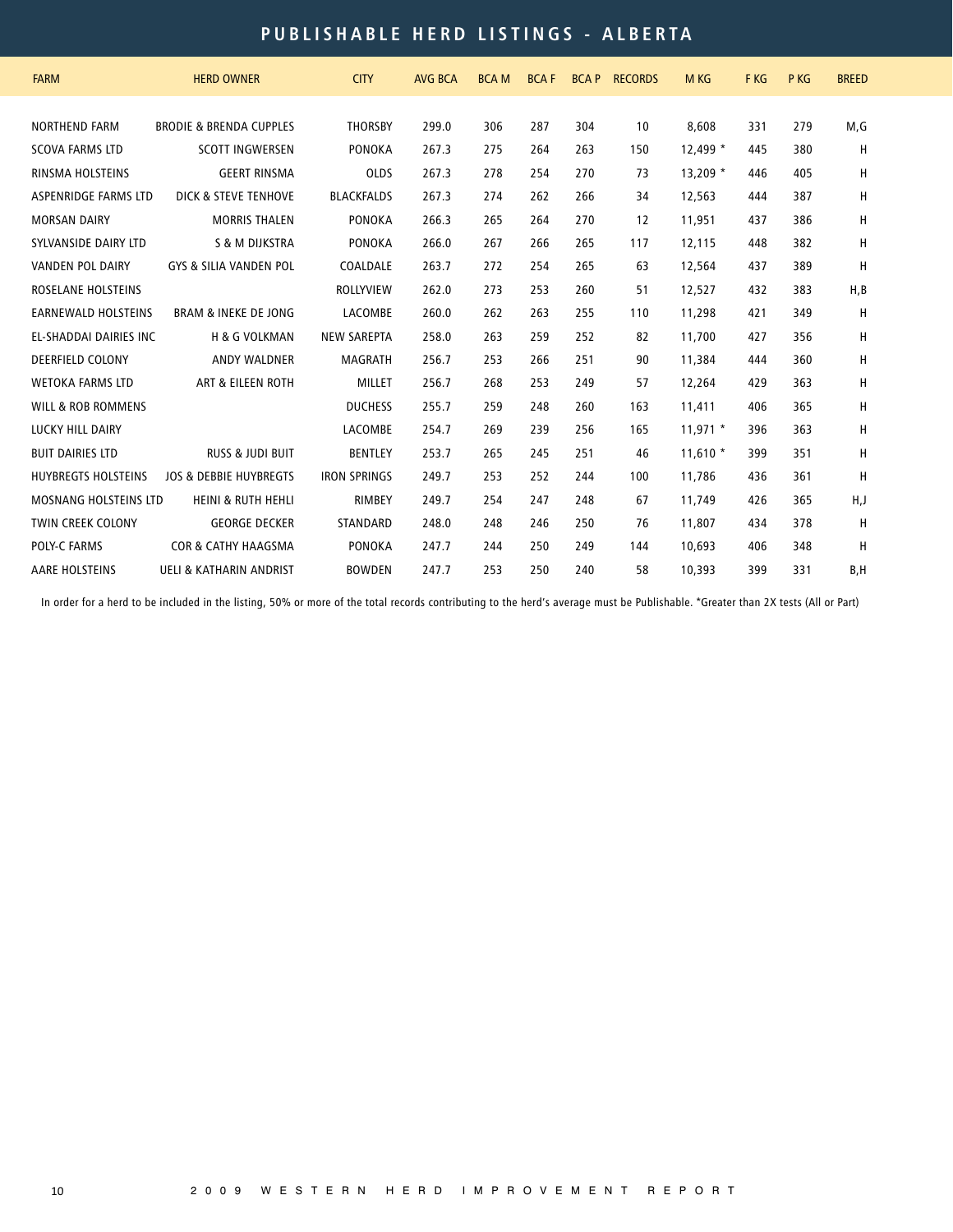## **p u bli s h abl e h e r d li s tin g s - S A S K A T C HE W A N**

| <b>FARM</b>                            | <b>HERD OWNER</b>                   | <b>CITY</b>      | <b>AVG BCA</b> | <b>BCAM</b> | <b>BCAF</b> | <b>BCAP</b> | <b>RECORDS</b> | M KG       | F KG | P KG | <b>BREED</b> |
|----------------------------------------|-------------------------------------|------------------|----------------|-------------|-------------|-------------|----------------|------------|------|------|--------------|
| <b>RYNVIEW HOLSTEINS</b>               | MICHAEL WESSELINGH                  | <b>SASKATOON</b> | 291.3          | 299         | 280         | 295         | 41             | 13,341     | 462  | 419  | H            |
| PRAIRIE DIAMOND FARM                   | <b>HARLEY STRUDWICK</b>             | <b>BALGONIE</b>  | 279.7          | 280         | 271         | 288         | 65             | 13,360     | 478  | 435  | н            |
| <b>NEXGEN FARMS</b>                    | <b>KEN LISCHKA</b>                  | STEELEMAN        | 269.7          | 265         | 274         | 270         | 25             | 12,484     | 478  | 403  | H            |
| <b>KAWARTHA HOLSTEINS</b>              | <b>D &amp; M MCMORROW</b>           | <b>OSLER</b>     | 265.0          | 259         | 276         | 260         | 41             | 12,047     | 481  | 385  | H,J          |
| <b>BAUMANN HOLSTEINS</b>               | E & S BAUMANN                       | <b>KIPLING</b>   | 256.3          | 261         | 249         | 259         | 58             | 12,278     | 435  | 388  | Н            |
| DEPARTMENT OF ANIMAL & POULTRY SCIENCE |                                     | SASKATOON        | 256.0          | 260         | 249         | 259         | 59             | $11,527$ * | 411  | 367  | Н            |
| <b>RIVERBEND INSTITUTION</b>           | <b>CORCAN AGRIBUSINESS</b>          | PRINCE ALBERT    | 255.3          | 261         | 244         | 261         | 55             | 11,821     | 410  | 374  | н            |
| <b>FOTH VENTURES LTD</b>               | <b>MELVIN FOTH</b>                  | <b>HAGUE</b>     | 253.0          | 262         | 242         | 255         | 329            | $12,131$ * | 415  | 375  | H            |
| <b>DELAINE HOLSTEINS</b>               | <b>ELAINE DONALD</b>                | <b>SASKATOON</b> | 253.0          | 256         | 260         | 243         | 96             | 12,051     | 455  | 363  | H            |
| ROBELLA HOLSTEINS                      | <b>REG &amp; JULIANN LINDENBACH</b> | <b>BALGONIE</b>  | 251.3          | 255         | 247         | 252         | 67             | 11,671     | 418  | 365  | н            |
| <b>BENBIE HOLSTEINS</b>                | <b>NEIL CROSBIE</b>                 | CARON            | 249.0          | 242         | 258         | 247         | 84             | 11,340     | 447  | 367  | Н            |
| <b>KESSEL FAMILY FARM</b>              | <b>RAYMOND KESSEL</b>               | <b>BALGONIE</b>  | 245.3          | 253         | 232         | 251         | 113            | 11,654     | 393  | 366  | Н            |
| <b>ELKREST FARMS</b>                   | <b>B. J &amp; T KORNELIUS</b>       | <b>OSLER</b>     | 243.0          | 258         | 227         | 244         | 435            | $11,767$ * | 385  | 354  | H, A         |
| PENNANT COLONY                         | <b>DAN WIPF</b>                     | PENNANT          | 243.0          | 246         | 239         | 244         | 90             | 11,182     | 404  | 353  | н            |
| <b>GLENRIDGE HOLSTEINS</b>             | <b>BRUCE LOVERIDGE</b>              | <b>GRENFELL</b>  | 241.7          | 233         | 256         | 236         | 52             | 10,958     | 447  | 352  | н            |
| <b>COSSETTE FARMS LTD</b>              | <b>RANDY COSSETTE</b>               | <b>ESTEVAN</b>   | 238.7          | 241         | 227         | 248         | 79             | 11,240     | 390  | 367  | H            |
| <b>KENBERT ACRES</b>                   | <b>HERB. JAKE &amp; KEN FRIESEN</b> | <b>DRAKE</b>     | 235.7          | 239         | 234         | 234         | 95             | 11.131     | 403  | 347  | H            |
| <b>FORNWALD &amp; SONS FARMS LTD</b>   | D. T & C FORNWALD                   | <b>LAMPMAN</b>   | 232.3          | 236         | 222         | 239         | 101            | 11.161     | 394  | 360  | H,J          |
| <b>KINGSFORD FARMS LTD</b>             | <b>D &amp; D HINRICHSEN</b>         | <b>BIENFAIT</b>  | 231.3          | 231         | 228         | 235         | 59             | 10,879     | 398  | 351  | Н            |
| <b>DALVOORDE DAIRYS LTD</b>            | <b>JASON WILDEBOER</b>              | <b>WARMAN</b>    | 230.7          | 234         | 222         | 236         | 89             | $10.797*$  | 381  | 347  | н            |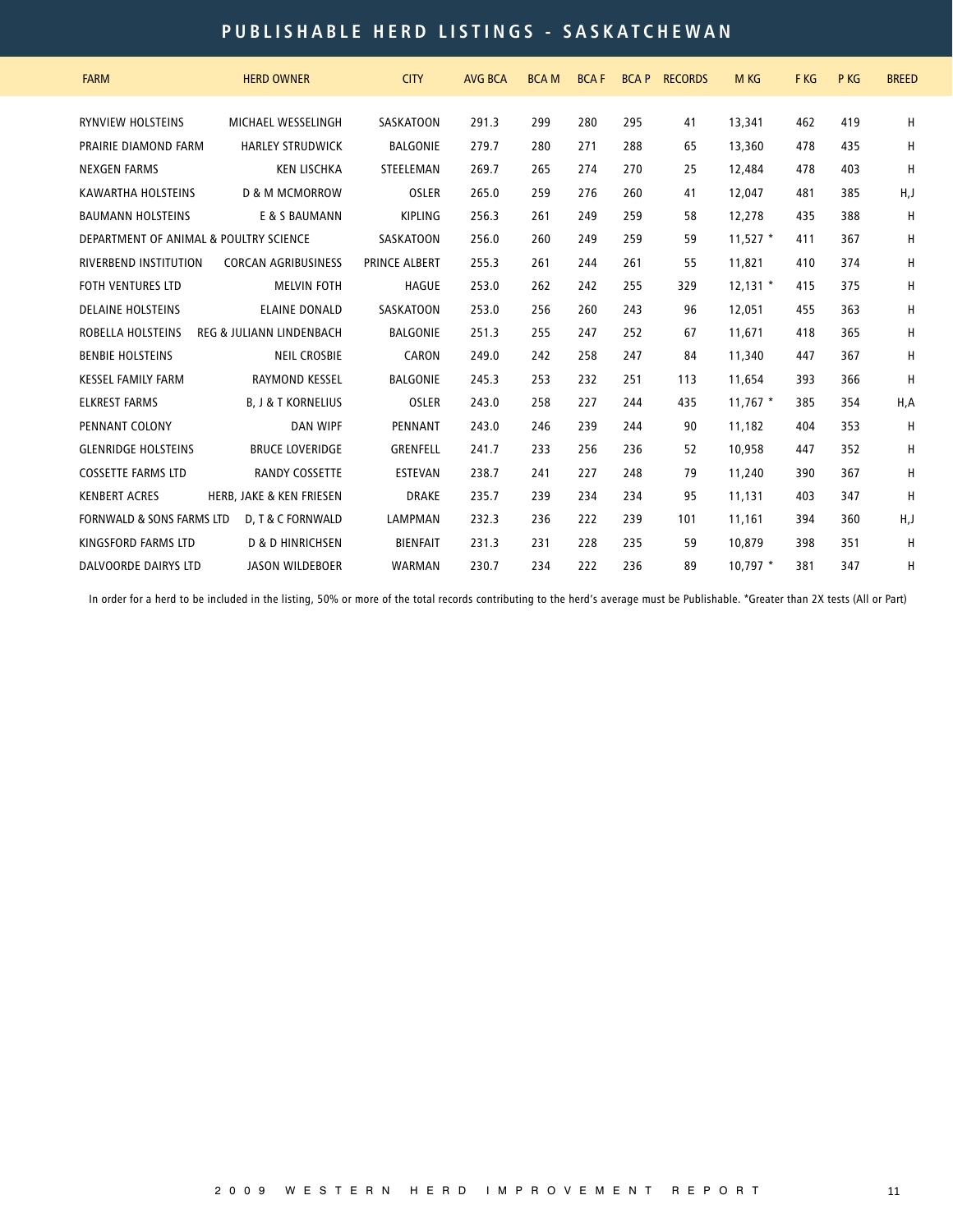## **p u bli s h abl e h e r d li s tin g s - M A N I T O B A**

| <b>FARM</b>                | <b>HERD OWNER</b>                | <b>CITY</b>        | <b>AVG BCA</b> | <b>BCAM</b> | <b>BCAF</b> | <b>BCAP</b> | <b>RECORDS</b> | M KG       | F KG | P KG | <b>BREED</b> |
|----------------------------|----------------------------------|--------------------|----------------|-------------|-------------|-------------|----------------|------------|------|------|--------------|
|                            |                                  |                    |                |             |             |             |                |            |      |      |              |
| <b>AGGIES HOLSTEINS</b>    | <b>H &amp; A HUEGING</b>         | <b>WOODLANDS</b>   | 296.3          | 299         | 293         | 297         | 93             | 13,959     | 505  | 439  | н            |
| <b>CURRENT HOLSTEINS</b>   | C & D HUEGING                    | <b>WOODLANDS</b>   | 287.7          | 290         | 281         | 292         | 53             | 13.632     | 491  | 436  | н            |
| <b>VANDEL HOLSTEINS</b>    | L VANDENBOSSCHE                  | <b>BRUXELLES</b>   | 273.7          | 273         | 266         | 282         | 37             | 12,295     | 445  | 404  | н            |
| <b>JAMES VALLEY COLONY</b> | <b>TIM WURTZ</b>                 | ELIE               | 266.7          | 275         | 265         | 260         | 59             | $12,841$ * | 458  | 386  | Н            |
| <b>FRIECREST HOLSTEINS</b> | ED & KATHY FRIESEN               | <b>KLEEFELD</b>    | 263.3          | 261         | 276         | 253         | 68             | 12,051     | 471  | 371  | н            |
| <b>JUBEMA HOLSTEINS</b>    | <b>BEERD HOP &amp; FAMILY</b>    | <b>TOLSTOI</b>     | 260.3          | 263         | 252         | 266         | 100            | 11,275     | 402  | 363  | н            |
| <b>DONFIELD FARMS LTD</b>  | <b>GARRY DONOHOE</b>             | <b>BRANDON</b>     | 258.3          | 252         | 270         | 253         | 74             | 11,908     | 473  | 380  | н            |
| PENNVIEW HOLSTEINS         | <b>LARRY PENNER</b>              | <b>BLUMENORT</b>   | 255.7          | 256         | 256         | 255         | 48             | 11.877     | 440  | 375  | н            |
| <b>AIRPORT COLONY</b>      | <b>LEVI HOFER</b>                | <b>PORTAGE</b>     | 253.0          | 256         | 250         | 253         | 51             | 11,168     | 405  | 352  | H            |
| SPRINGMEADOW FARM          | L & C FAILLETAZ                  | LIBAU              | 253.0          | 261         | 240         | 258         | 49             | 11,931     | 412  | 376  | H,J          |
| LIFEWIND HOLSTEINS         | <b>CHRISTOPHE ROULIN</b>         | STONEWALL          | 252.0          | 257         | 247         | 252         | 73             | 12,226     | 435  | 380  | Н            |
| <b>DELICHTE HOLSTEINS</b>  | H & M DELICHTE                   | <b>ST ALPHONSE</b> | 252.0          | 256         | 236         | 264         | 38             | 10,742     | 396  | 364  | H,J          |
| <b>MALARKY HOLSTEINS</b>   | <b>MARK DONOHOE</b>              | <b>MINNEDOSA</b>   | 251.0          | 256         | 251         | 246         | 36             | 12,066     | 438  | 365  | H            |
| <b>DENIS HOULE</b>         | <b>HOULE FARMS LTD</b>           | LETELLIER          | 249.3          | 236         | 280         | 232         | 36             | 11,082     | 490  | 347  | н            |
| <b>ROBERT WALDNER</b>      | <b>BLUMENGART COLONY</b>         | <b>PLUM COULEE</b> | 247.3          | 250         | 253         | 239         | 38             | 11,247     | 423  | 342  | Н            |
| <b>BLUESAND DAIRY</b>      | <b>JOHN SCHROEDER</b>            | <b>KLEEFELD</b>    | 243.0          | 250         | 231         | 248         | 46             | 11,396     | 389  | 358  | н            |
| <b>SWISS DREAM FARM</b>    |                                  | WAWANESA           | 242.7          | 245         | 234         | 249         | 48             | 9,501      | 364  | 338  | B            |
| <b>PLEMARK HOLSTEINS</b>   | <b>MATT &amp; TANYA PLETT</b>    | LANDMARK           | 242.7          | 238         | 250         | 240         | 41             | 11,258     | 438  | 360  | H            |
| <b>VAN DORP DAIRY</b>      | <b>BILL &amp; TANJA VAN DORP</b> | PETERSFIELD        | 241.7          | 250         | 226         | 249         | 77             | 10,641     | 376  | 344  | H, J         |
| <b>BEAUROC DAIRY LTD</b>   | <b>D &amp; D CHARTIER</b>        | ST MALO            | 241.3          | 227         | 273         | 224         | 79             | 10,349     | 463  | 326  | B, H         |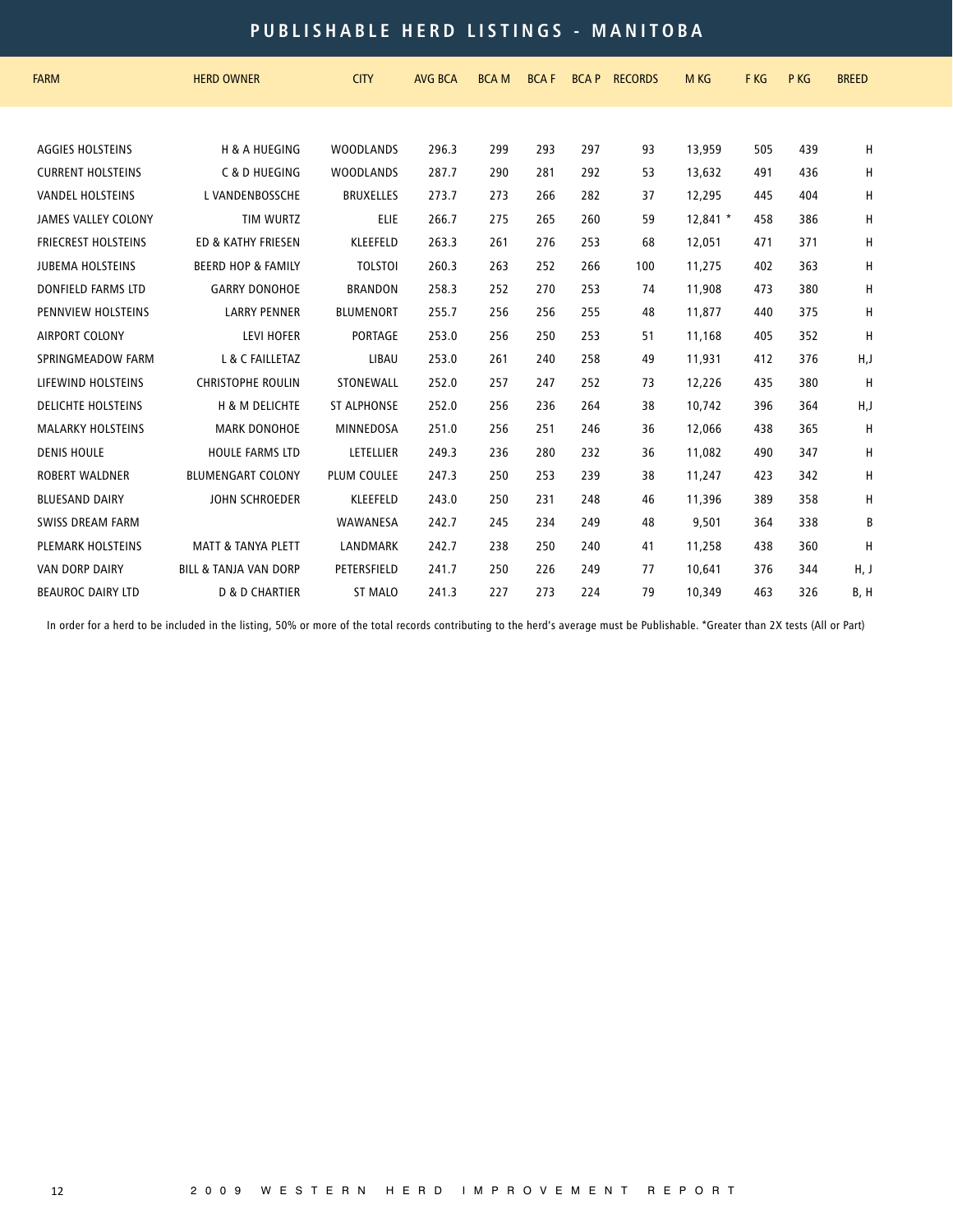# **HER D D E M O GR A P H I C S**

|                            |          |       | <b>HERD SIZE</b> |         |                  | <b>HOUSING</b>    | <b>FREQUENCY</b> |         |
|----------------------------|----------|-------|------------------|---------|------------------|-------------------|------------------|---------|
|                            | $0 - 49$ | 50-99 | 100-199          | $200 +$ | <b>TIE-STALL</b> | <b>FREE STALL</b> | 2X               | 3X      |
| <b>BRITISH COLUMBIA</b>    |          |       |                  |         |                  |                   |                  |         |
| % of Herds                 | 11.1     | 35.2  | 38.6             | 15.1    | 5.7              | 93.4              | 93.4             | $6.6\,$ |
| % of Cows                  | 3.1      | 20.2  | 39.7             | 36.9    | 2.2              | 96.7              | 88.8             | 11.2    |
| Average Herd Size          | 37.4     | 76.1  | 136.6            | 324.8   | 50.1             | 137.3             | 126.2            | 223.1   |
| Average Milk Production    | 8,933    | 9,662 | 10,082           | 10,143  | 9,143            | 9,872             | 9,730            | 11,019  |
| Average Fat Production     | 344      | 362   | 377              | 372     | 342              | 369               | 366              | 380     |
| Average Protein Production | 290      | 309   | 322              | 321     | 296              | 315               | 312              | 342     |
| <b>BCA Milk</b>            | 204      | 216   | 224              | 225     | 212              | 220               | 217              | 244     |
| <b>BCA Fat</b>             | 203      | 214   | 223              | 222     | 202              | 219               | 217              | 226     |
| <b>BCA Protein</b>         | 204      | 215   | 224              | 224     | 210              | 220               | 217              | 238     |
| ALBERTA                    |          |       |                  |         |                  |                   |                  |         |
| % of Herds                 | 8.0      | 36.2  | 44.4             | 11.4    | 13.3             | 85.3              | 94.5             | 5.5     |
| % of Cows                  | 2.5      | 22.2  | 48.5             | 26.8    | 7.7              | 91.1              | 89.8             | 10.2    |
| Average Herd Size          | 38.8     | 76.8  | 137.1            | 296.4   | 73.3             | 134.1             | 119.3            | 233.3   |
| Average Milk Production    | 8,628    | 9,565 | 9,777            | 9,909   | 9,551            | 9,655             | 9,566            | 10,612  |
| Average Fat Production     | 320      | 345   | 358              | 361     | 344              | 352               | 349              | 369     |
| Average Protein Production | 279      | 304   | 310              | 313     | 304              | 306               | 304              | 328     |
| <b>BCA Milk</b>            | 196      | 209   | 216              | 221     | 208              | 214               | 211              | 235     |
| <b>BCA Fat</b>             | 190      | 202   | 213              | 215     | 200              | 209               | 207              | 220     |
| <b>BCA Protein</b>         | 197      | 209   | 215              | 218     | 208              | 213               | 211              | 228     |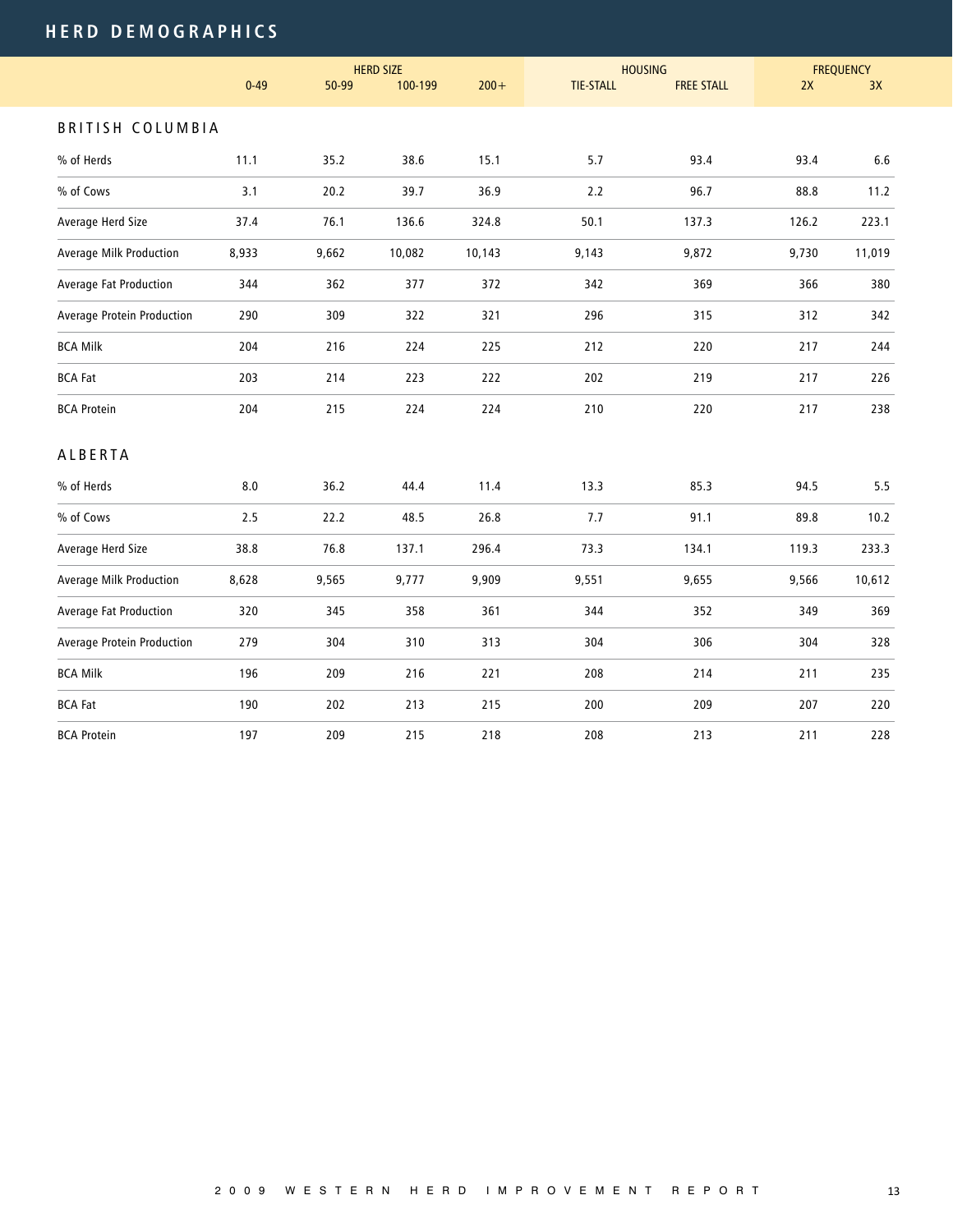# **HER D D E M O GR A P H I C S**

|                            | <b>HERD SIZE</b> |       |         |         | <b>HOUSING</b>   | <b>FREQUENCY</b>  |       |        |
|----------------------------|------------------|-------|---------|---------|------------------|-------------------|-------|--------|
|                            | $0 - 49$         | 50-99 | 100-199 | $200 +$ | <b>TIE-STALL</b> | <b>FREE STALL</b> | 2X    | 3X     |
| <b>SASKATCHEWAN</b>        |                  |       |         |         |                  |                   |       |        |
| % of Herds                 | 7.0              | 38.0  | 35.9    | 19.0    | 22.5             | 75.4              | 91.5  | 8.5    |
| % of Cows                  | 1.9              | 21.0  | 36.1    | 41.0    | 11.8             | 86.9              | 80.9  | 19.1   |
| Average Herd Size          | 37.3             | 76.1  | 138.1   | 296.6   | 72.3             | 158.7             | 121.6 | 310.5  |
| Average Milk Production    | 7,749            | 9,782 | 9,597   | 9,776   | 9,343            | 9,632             | 9,494 | 10,414 |
| Average Fat Production     | 292              | 351   | 347     | 347     | 341              | 346               | 343   | 361    |
| Average Protein Production | 252              | 313   | 305     | 309     | 299              | 307               | 304   | 324    |
| <b>BCA Milk</b>            | 173              | 214   | 209     | 214     | 204              | 211               | 208   | 228    |
| <b>BCA Fat</b>             | 170              | 206   | 203     | 205     | 198              | 203               | 201   | 212    |
| <b>BCA Protein</b>         | 174              | 215   | 209     | 212     | 204              | 211               | 208   | 222    |
| MANITOBA                   |                  |       |         |         |                  |                   |       |        |
| % of Herds                 | 17.0             | 43.5  | 29.1    | 10.3    | 49.3             | 50.7              | 95.1  | 4.9    |
| % of Cows                  | 5.5              | 25.7  | 32.9    | 35.9    | 30.7             | 69.3              | 86.4  | 13.6   |
| Average Herd Size          | 39.0             | 71.4  | 136.2   | 420.2   | 75.2             | 165.0             | 109.8 | 331.7  |
| Average Milk Production    | 8,999            | 9,471 | 9,242   | 9,368   | 9,417            | 9,213             | 9,266 | 10,228 |
| Average Fat Production     | 334              | 345   | 346     | 345     | 347              | 339               | 343   | 356    |
| Average Protein Production | 289              | 302   | 296     | 297     | 301              | 294               | 297   | 315    |
| <b>BCA Milk</b>            | 198              | 210   | 201     | 206     | 209              | 201               | 204   | 222    |
| <b>BCA Fat</b>             | 196              | 202   | 201     | 203     | 204              | 198               | 200   | 208    |
| <b>BCA Protein</b>         | 198              | 209   | 203     | 205     | 208              | 202               | 204   | 215    |